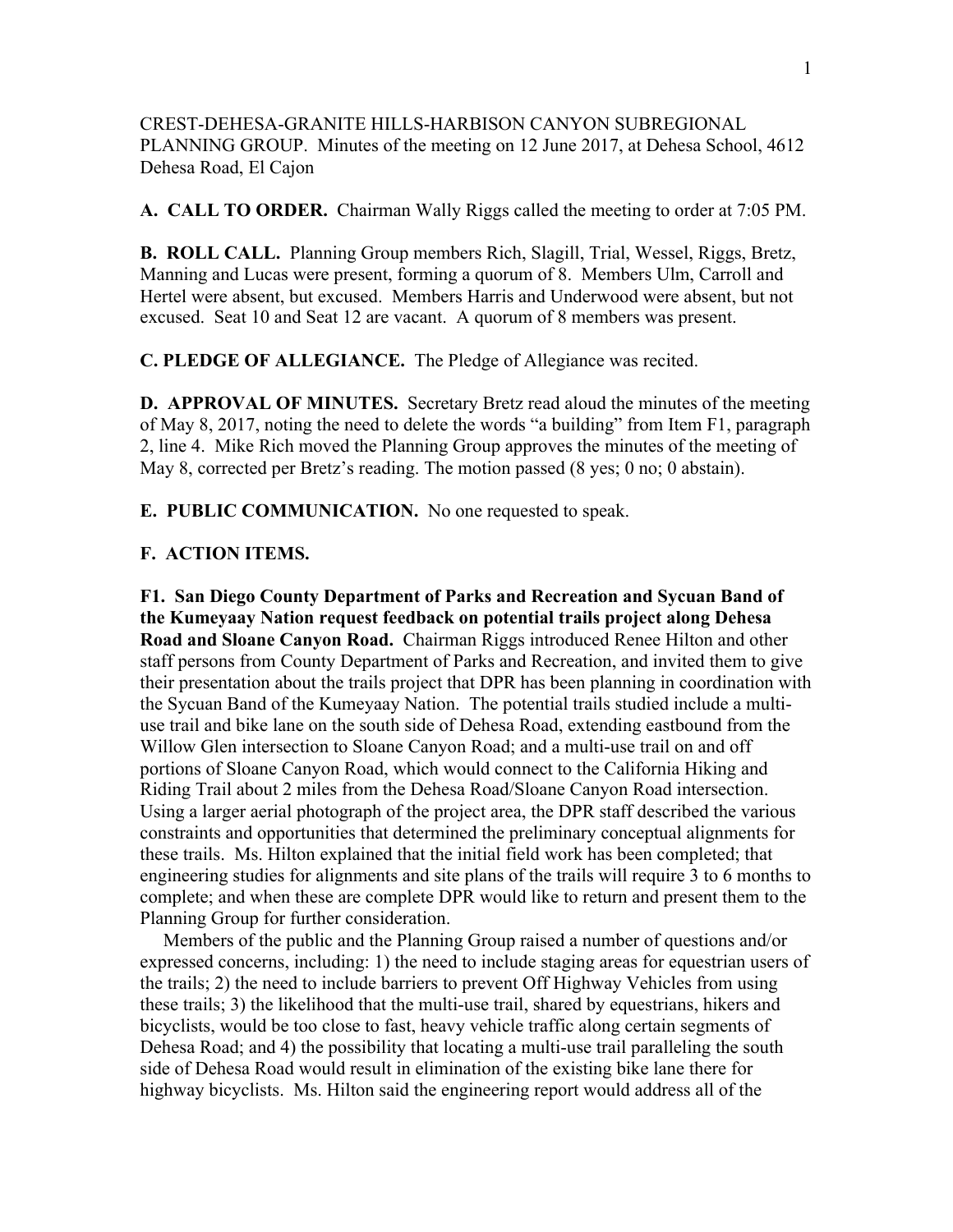various existing constraints on the ground to determine how the proposed multi-use trail can be aligned to minimize potential conflicts and safely meet project objectives.

The Planning Group did not take action on this informational agenda item.

< Chairman Riggs moved Agenda Item F3 to immediately follow Item F1, so that County staff could conclude their presentations at the meeting before agenda items not requiring their presence are considered by the Planning Group. >

**F3. Presentation by Sycuan Tribe for modification of previously approved right hand turn lane to allow ingress-egress to proposed commercial project, Sycuan Square, near the intersection of Harbison Canyon and Dehesa Road.** Chairman Riggs invited Cody Martinez, Chairman of the Sycuan Band of the Kumeyaay Nation, Kevin Reynold, Sycuan Band, and Rich Petty, County Department of Public Works, to present to the Group a proposal to modify the existing Dehesa/Harbison Canyon Road Intersection Improvement Project (previously recommended for approval by the Planning Group). Chairman Cody explained that the planning for the Tribe's proposed Sycuan Square Project on the east side of Dehesa Road, immediately south of the intersection with Harbison Canyon Road, needs to incorporate ingress and egress connections to Dehesa Road. Handouts of an aerial photograph with overlain project details for the proposed Dehesa Road/Sycuan Square improvements were provided to all, for review during description and discussion of the project. In addition to the two ingress-egress traffic connections from Sycuan Square to Dehesa Road, the project would: 1) increase the width of Dehesa Road to include a center double left-turn lane; 2) include a sidewalk along the east side of Dehesa Road; 3) include the extension of the Padre Dam Water District water main along the edge of the proposed road improvement, south from the Harbison Canyon Road intersection; and 4) locate one of the ingress-egress connections directly opposite the intersection of Quail Haven Lane with Dehesa Road.

 Members of the public and the Planning Group raised a number of questions and/or expressed concerns, including: 1) increased danger and inconvenience for Quail Haven Lane residents, entering and leaving Dehesa Road, due to Sycuan Square traffic activity at the same location; 2) increased danger and inconvenience for residents using other connections to Dehesa Road in the project area; 3) relative safety potential of a center double left-turn lane, compared to separated left-turn pockets defined by curbs; 4) the need for adequate right-turn pockets for ingress to Sycuan Square from eastbound Dehesa Road traffic; and 5) project design features to accommodate safe bicycle lanes through the entire project area.

 Sycuan Tribal Chairman Martinez emphasized that the Tribe has been actively involved with the County Department of Public Works' on-going planning for the Intersection Improvement Project, and would prefer to have the proposed Sycuan Square ingress-egress connections incorporated into the current County project as modifications. Sycuan Tribe wants to eliminate any evident hazards and maximize community safety, while planning the development of Sycuan Square; and the Tribe wants the Dehesa Road improvements to incorporate all good ideas from the community. Adam Day, Sycuan, suggested the Planning Group could recommend that the Tribe's proposed Sycuan Square ingress-egress connections are incorporated by Department of Public Works into its current Dehesa/Harbison Canyon Road Intersection Improvement Project.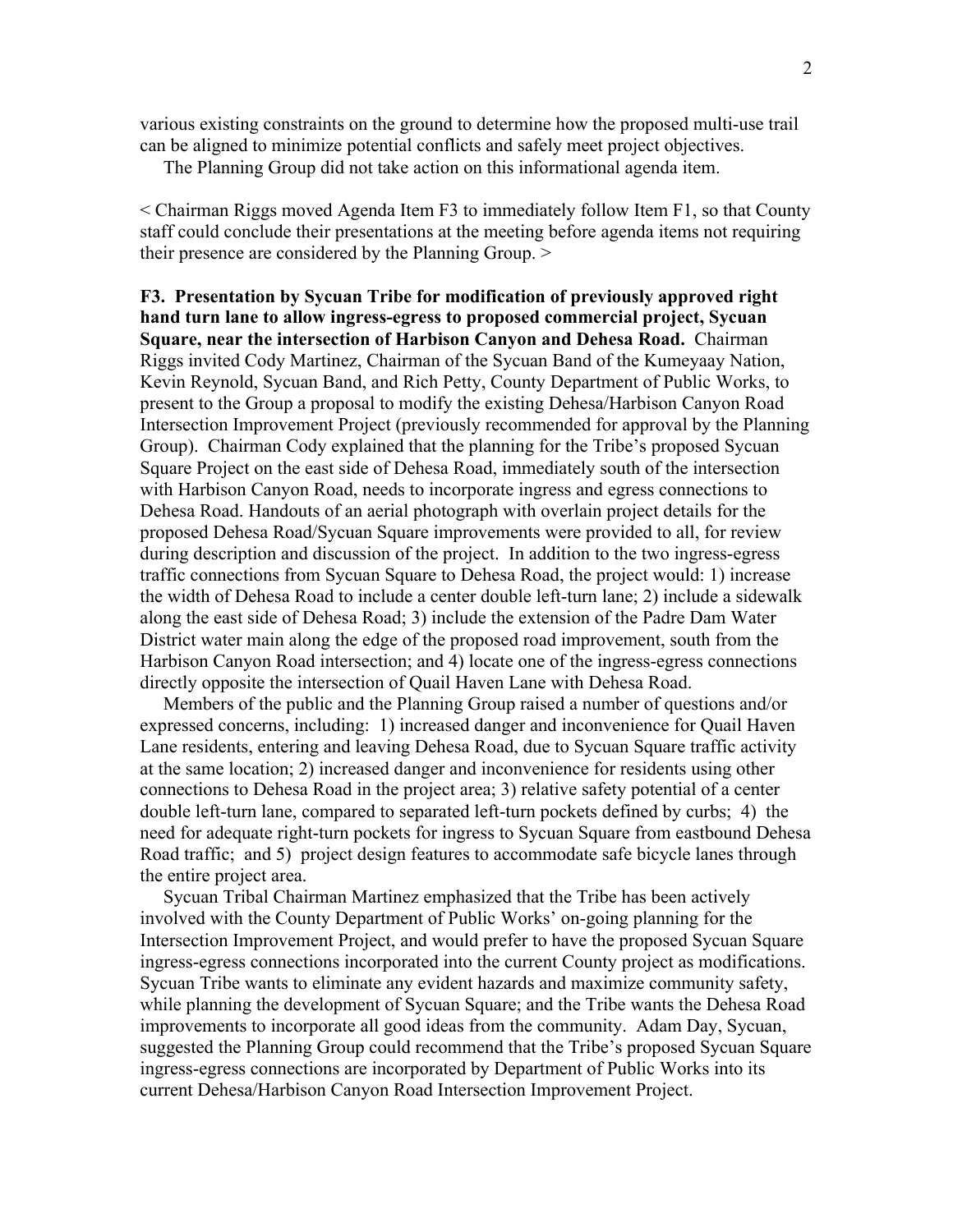Planning Group member Darin Wessel moved that the Planning Group recommends that the County Department of Public Works expands the existing Dehesa/Harbison Canyon Road Intersection Improvement Project, previously recommended for approval by the Group in November 2016, to include the Sycuan Band's proposed expansion of Dehesa Road improvements for providing ingress and egress connections for its Sycuan Square commercial project, with the understanding that further engineering and traffic studies, and design work will be done, responding to concerns and suggestions of the community. The motion passed (8 yes; 0 no; 0 abstain).

## **F2. AD-17-015 Request for Administrative Permit for animal raising for**

**educational purposes at 2037 Harbison Canyon Road, El Cajon, APN 513-110-04.** Chairman Riggs introduced the permit applicant, Helen Crosson, and invited her to describe her animal raising activities she has established on her property, and the reasons for her application for AD-17-015. Ms. Crosson explained that she raises miniature goats to supply baby goats to various 4-H groups and El Capitan High School FFA students, as donations to provide opportunities for educational animal husbandry projects. She described currently having a herd of 40 adults and 30 to 50 babies; she is applying for an Administrative Permit since the zoning ordinance standards for her property only allow 1 hooved animal per  $\frac{1}{2}$ -acre, and her parcel is 2 acres; her request, AD-17-015, is for an animal raising permit that would allow a maximum of 25 adult miniature goats, including up to 3 male billy goats, not counting unweaned offspring being raised and offered for educational projects.

 Members of the public and the Planning Group raised a number of questions and/or expressed concerns, including: 1) statements from observers that the protective enclosures and fenced space for the herd has not been sufficient and adequate during wet, rainy conditions; 2) testimony from observers that on site fly control at times seems adequate, but that daily manure removal, as a Best Management Practice, would be an improvement; 3) a statement from the adjacent property owner, location of the Ranch Market commercial property, reporting that the tenant operating the store finds that the odor and flies associated with the goat herd are negatively impacting his business; 4) statements from others that the flies and odors are not offensive to them; 5) the comment that it's important to maintain rural activities and support agricultural education in the community. Planning Group members expressed reluctance to recommend approval of AD-17-015 at this time, preferring that the applicant first reduces the number of animals on site to the proposed number to be permitted, and takes other actions to address the concerns expressed by the community and neighbors, before the County considers giving its approval.

 Darin Wessel moved the Planning Group tables Item F2, AD-17-015, and recommends that the County Department of Planning and Development Services extends the time before taking action on this Request for Administrative Permit for 90 days (based upon concerns and comments expressed by the public and Planning Group members) in order to provide adequate time for the applicant/property owner:

 1) To reduce the number of animals on the property to the 25-animal limit allowed by the proposed permit;